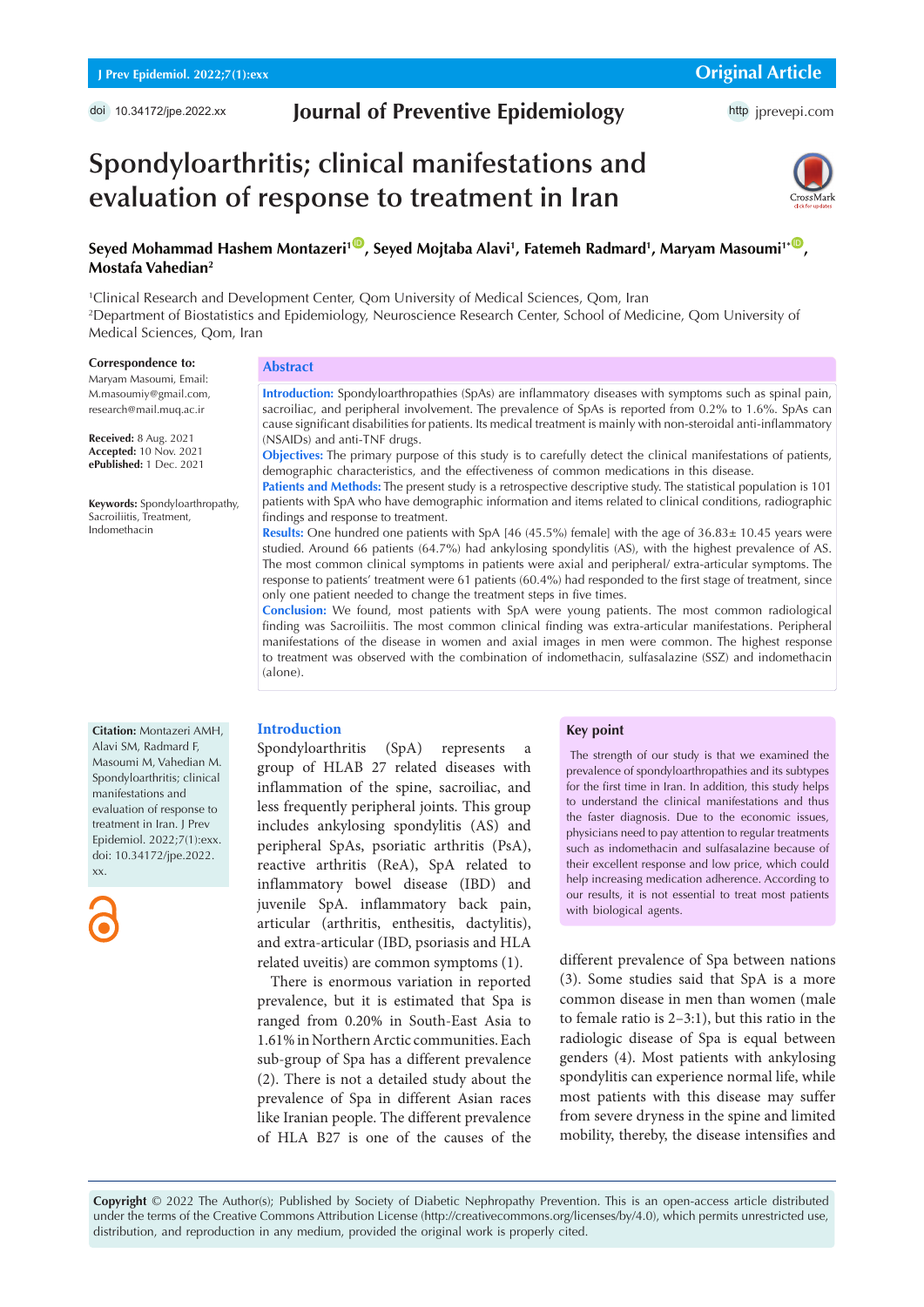#### Montazeri SMH et al

makes them disabled (5). Medical treatment of Spa is based on non-steroidal anti-inflammatory drugs (NSAIDs), and the use of tumor necrosis factor inhibitors (TNFi) despite NSAID treatment is not efficient (6).

#### **Objectives**

In this study, we try to detect clear manifestations of Spa, the prevalence of each subtype, reveal demographic features and probable relations to better diagnosis and management. We also evaluate response to treatment with common drugs to help therapists choose the best medicine in patients.

#### **Patients and Methods**

#### *Study design*

This study was a descriptive-analytical cross-sectional study to determine clinical presentation, the prevalence of each sub-type of SpAs, and the efficiency of indomethacin in the treatment of SpA patients. This study is retrospective and all patients received the standard treatments according to their clinical conditions, and no clinical intervention and invasive testing were performed in their treatment process. In our study, data were provided from patients' medical records, including responses to treatment and results of tests and examinations.

#### *Data source*

One hundred-one cases who were diagnosed with SpA from 2016 to 2019 were included. All participants were enrolled in the study through a census. All patients underwent complete physical examination and detailed para-clinical evaluations such as laboratory tests and imaging to diagnose SpA. All subjects had entry criteria; ESSG (European Spondyloarthropathy Study Group) criteria for diagnosis of SpA, New York Modified Criteria for the Diagnosis of Ankylosing Spondylitis, CASPAR (Classification Criteria for Psoriatic Arthritis (CASPAR)) criteria for diagnosis of psoriatic arthritis, patients with IBD and arthritis considered IBD-SpA, patients who got arthritis after urinary tract infection (UTI) or gastrointestinal infections considered as reactive arthritis, and patients with positive ESSG criteria without other criteria considered as undifferentiated SpA.

#### *Data collection and study design*

In this study, patients' medical records were observed, and required variables including demographic, clinical, paraclinical, and imaging data were recorded. Demographic data includes gender, age, age of onset of clinical presentation, age of diagnosis of disease, and delayed time of diagnosis. Clinical presentations were categorized as anterior uveitis (AU), extra-articular, root, and peripheral involvement. Plasma hemoglobin, erythrocyte sedimentation rate (ESR), and C-reactive protein (CRP) were laboratory data. Each type of treatment and its response were recorded too.

Response to treatment assessed with Assessment of SpondyloArthritis international Society (ASAS) -ESR criteria. Back pain, peripheral pain/swelling, duration of morning stiffness, patient global (patients assessment in measuring disease activity), and ESR are items of ASDAS-ESR criteria (7). Its spectrum is from inactive disease to very high disease activity, since <1.3 is categorized as inactive disease, <2.1 is defined as low disease activity, <3.5 is described as high disease activity, and >3.5 represents very high disease activity (8). According to results we got from ASDAS-ESR differences, the current situation's response to treatment was evaluated. In response to treatment, less than  $1.1$  (<1.1) was defined as clinically important improvement, and response to treatment more than 2 (>2) represents major improvement.

#### *Statistical analysis*

Data entered to statistical software SPSS 22 and analyzed using descriptive and analytical statistics. The quantitative data is described with mean and standard deviation. The qualitative data were expressed as frequency and frequency percentage. Chi-square and Fisher exact test were used to determine the relationship between qualitative variables, and for quantitative data, the independent-T test was used. The significance level in this study was considered less than 0.05.

#### **Results**

In the present study, 101 patients with SpA were studied, of which 46 (45.5%) were female, and 55 (54.5%) were male. The mean and age deviation of patients was 36.83± 10.45, and the highest number of patients was in the age range of 21-35 years [\(Table 1\)](#page-1-0). In this study,35 (34.6%) of the patients had symptoms of the disease in the age range of 21 to 30 years,1 (0.9%) was less than 10 years, and 2 patients (1.9%) were more than 50 years in the first clinical symptoms of the disease [\(Table 2\)](#page-2-0).

Among the 101 study patients, 66 (64.7%) of the patients were diagnosed with AS, with the highest prevalence being related to AS, since one (1%) of the patients were diagnosed with HLA-related uveitis [\(Table 3\)](#page-2-1).

The prevalence of the disease among women and men

<span id="page-1-0"></span>

| Table 1. Demographic features include age and sex distribution of patients |  |  |  |
|----------------------------------------------------------------------------|--|--|--|
|                                                                            |  |  |  |

|           |           | <b>Number of patients</b> | Percent |
|-----------|-----------|---------------------------|---------|
| Gender    | Female    | 46                        | 45.5    |
|           | Male      | 55                        | 54.5    |
|           | < 20      | $\overline{7}$            | 6.9     |
|           | $21 - 30$ | 24                        | 23.7    |
|           | $31 - 40$ | 33                        | 32.6    |
| Age $(y)$ | $41 - 50$ | 27                        | 26.7    |
|           | $51 - 60$ | 8                         | 7.9     |
|           | >70       | $\overline{2}$            | 1.9     |
| Total     |           | 101                       | 100     |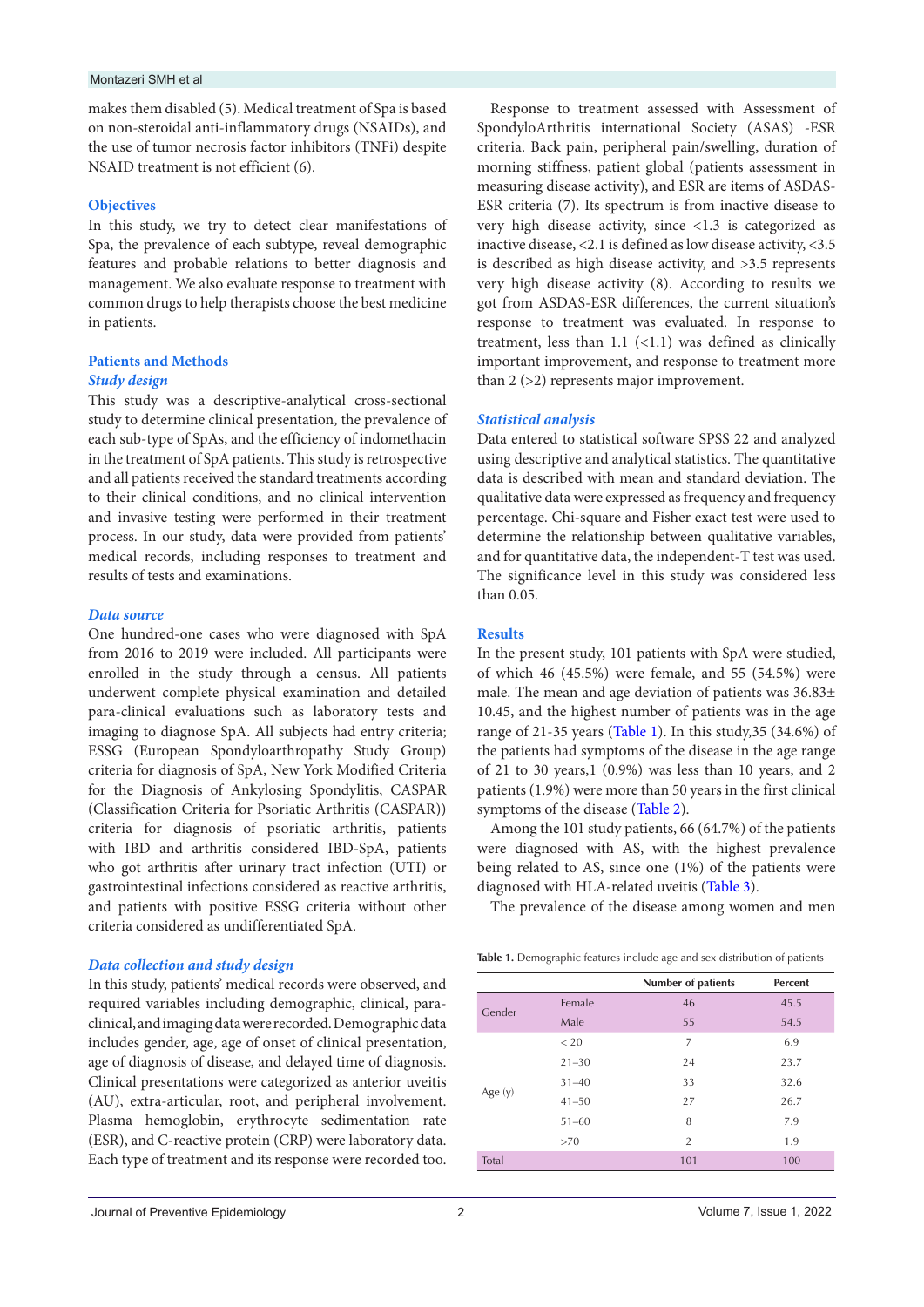<span id="page-2-0"></span>**Table 2.** Age of patients (by years) at the onset of clinical manifestations

|               |           | N              | <b>Percent</b> |
|---------------|-----------|----------------|----------------|
|               | < 10      | $\overline{2}$ | 1.9            |
|               | $11 - 20$ | 17             | 16.8           |
| Age<br>(year) | $21 - 30$ | 35             | 34.6           |
|               | $31 - 40$ | 29             | 28.7           |
|               | $41 - 50$ | 17             | 16.8           |
|               | >50       |                | 0.9            |
| <b>Total</b>  |           | 101            | 100.0          |
|               |           |                |                |

by age has a similar pattern, and only at the age of 27 men were more affected. Radiographs of patients were examined.

According to the results, the most radiological findings were related to sacroiliac. Around 61% of the total population have sacroiliac manifestations on radiography [\(Table 4](#page-2-2)). According to the results, most of the clinical signs were related to axial and peripheral-extra-articular involvement. About 22 patients (21.8%) had axial

<span id="page-2-1"></span>Table 3. Frequency and percentage of patients with different subtypes of spondyloarthropathy in the study

| <b>Diagnosis</b> |                         |           |         |                      |                           |
|------------------|-------------------------|-----------|---------|----------------------|---------------------------|
|                  |                         | Frequency | Percent | <b>Valid Percent</b> | <b>Cumulative Percent</b> |
|                  | <b>AS</b>               | 66        | 64.7    | 65.3                 | 65.3                      |
|                  | ReA                     | 12        | 11.8    | 11.9                 | 77.2                      |
| Valid            | PsA                     | 17        | 16.7    | 16.8                 | 94.1                      |
|                  | <b>IBD</b>              |           | 4.9     | 5.0                  | 99.0                      |
|                  | HLA-B27 related Uveitis |           | 1.0     | 1.0                  | 100.0                     |
|                  | Total                   | 101       | 99.0    | 100.0                |                           |
| Missing          |                         |           | 1.0     |                      |                           |
| Total            |                         | 102       | 100.0   |                      |                           |
|                  |                         |           |         |                      |                           |

<span id="page-2-2"></span>**Table 4.** Frequency of various radiological manifestations of the disease among patients

| <b>Radiological findings</b> |                                                           | Frequency      | Percent | <b>Cumulative Percent</b> |
|------------------------------|-----------------------------------------------------------|----------------|---------|---------------------------|
|                              | Arthritis                                                 | 1              | 1.0     | 1.0                       |
|                              | Bilateral effusion in hip, spine                          | $\mathbf{1}$   | 1.0     | 2.0                       |
|                              | <b>BME</b>                                                | $\mathbf{1}$   | 1.0     | 3.0                       |
|                              | BME, sclerosis                                            | $\mathbf{1}$   | 1.0     | 4.0                       |
|                              | Calcaneal fasciitis and periostitis                       | $\mathbf{1}$   | 1.0     | 5.0                       |
|                              | Enthesopathy                                              | $\mathbf{1}$   | 1.0     | 5.9                       |
|                              | Erosion                                                   | $\overline{7}$ | 6.9     | 12.9                      |
|                              | Erosion, BME                                              | 6              | 5.9     | 18.8                      |
|                              | Erosion, bone proliferation                               | $\mathbf{1}$   | 1.0     | 19.8                      |
|                              | Increased uptake in sternum and sternal rib end bone scan | $\mathbf{1}$   | 1.0     | 20.8                      |
|                              | left arthritis                                            | $\mathbf{1}$   | 1.0     | 21.8                      |
|                              | N <sub>1</sub>                                            | 9              | 8.9     | 30.7                      |
|                              | Sacroiliitis                                              | 39             | 38.6    | 69.3                      |
|                              | Sacroiliitis, bamboo spine                                | $\overline{2}$ | 2.0     | 71.3                      |
|                              | sacroiliitis, Barrel-shaped vertebrae                     | $\sqrt{2}$     | 2.0     | 73.3                      |
| Radiology                    | Sacroiliitis, BME                                         | $\mathbf{1}$   | 1.0     | 74.3                      |
|                              | Sacroiliitis, erosion                                     | $\mathbf{1}$   | 1.0     | 75.2                      |
|                              | Sacroiliitis, erosion, BME                                | $\overline{2}$ | 2.0     | 77.2                      |
|                              | Sacroiliitis, spine                                       | $\overline{2}$ | 2.0     | 79.2                      |
|                              | Sacroiliitis grade I-II                                   | 3              | 3.0     | 82.2                      |
|                              | Sacroiliitis grade I, II, erosion, BME                    | $\mathbf{1}$   | 1.0     | 83.2                      |
|                              | Sacroiliitis grade II                                     | 3              | 3.0     | 86.1                      |
|                              | Sacroiliitis grade II, bamboo spine                       | $\mathbf{1}$   | 1.0     | 87.1                      |
|                              | Sacroiliitis grade II, erosion                            | $\mathbf{1}$   | 1.0     | 88.1                      |
|                              | Sacroiliitis grade II, fasciitis, periostitis             | $\mathbf{1}$   | 1.0     | 89.1                      |
|                              | Sacroiliitis grade II-III                                 | $\overline{4}$ | 4.0     | 93.1                      |
|                              | Sacroiliitis grade II-III, erosion                        | $\mathbf{1}$   | 1.0     | 94.1                      |
|                              | Sacroiliitis grade IV                                     | $\mathbf{1}$   | 1.0     | 95.0                      |
|                              | Sacroiliitis grade IV, bamboo spine                       | $\overline{2}$ | 2.0     | 97.0                      |
|                              | Sacroiliitis grade IV, lumbar syndesmophytes              | $\mathbf{1}$   | 1.0     | 98.0                      |
|                              | Sacroiliitis grade IV, spine                              | $\mathbf{1}$   | 1.0     | 99.0                      |
|                              | Sacroiliitis                                              | $\mathbf{1}$   | 1.0     | 100.0                     |
|                              | Total                                                     | 101            | 100.0   |                           |

BME, bone marrow edema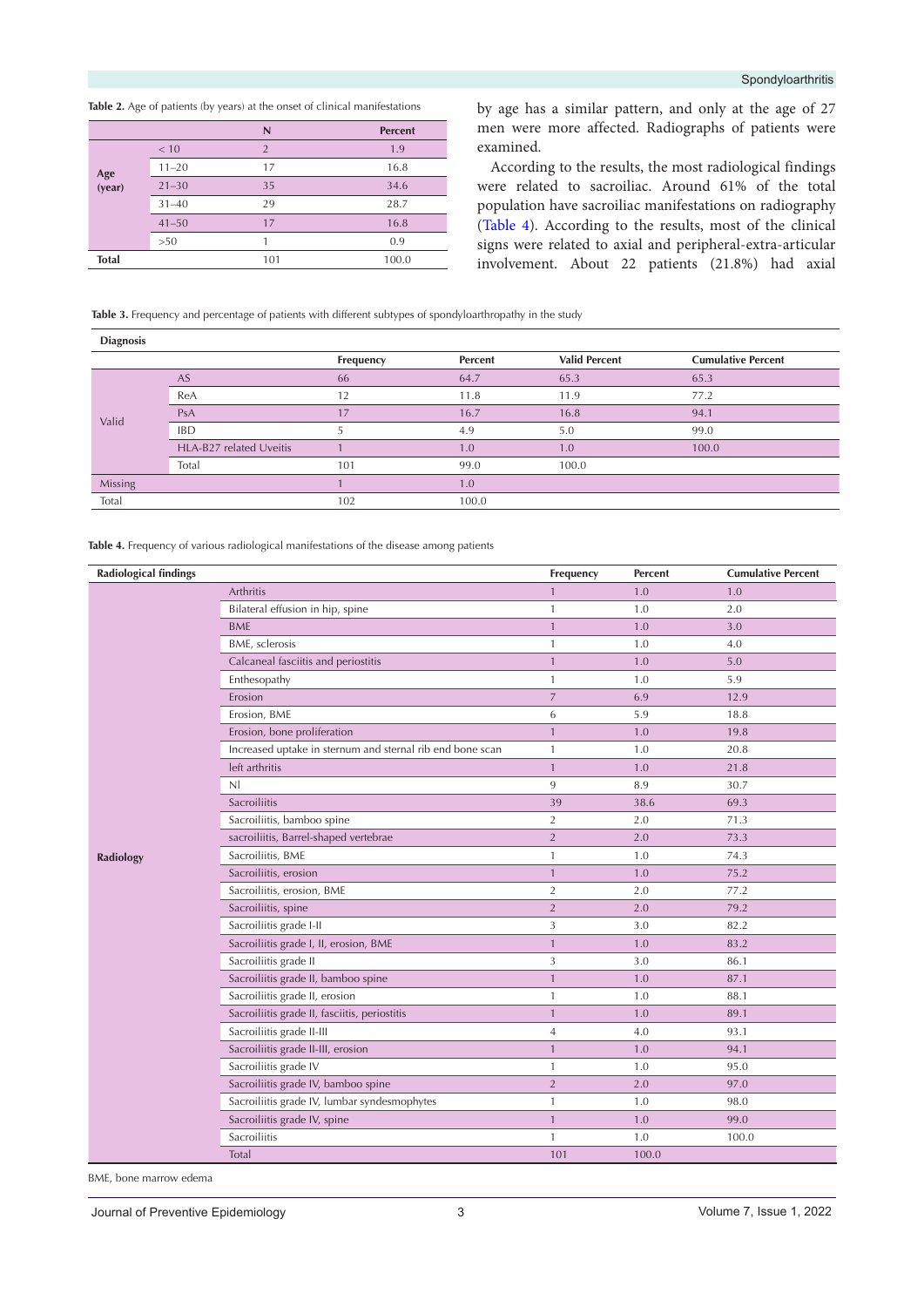involvement, and 12 patients (11.9%) had peripheral joint involvement [\(Table 5](#page-3-0)). The presence of concurrent peripheral involvement in women was four times more than men and simultaneous axial and root involvement in men was five times more than women ([Table 6](#page-3-1)).

Patients' disease status was assessed at the time of referral using ASDAS-ESR scoring system, 57 (56.4%) of patients in very high condition, 40 (39.6%) of patients in high condition, 3 (3%) were in low-condition. Only one patient (1%) could not be evaluated with ASDAS-ESR due to having AU without joint involvement and was reported as an inactive condition [\(Table 7](#page-3-2)).

In this study, the ASDAS-ESR test was used to evaluate the outcome of patients' response to treatment; based on the results of the ASDAS-ESR difference, the response phase of patients' treatment was measured and compared

<span id="page-3-0"></span>**Table 5.** Frequency of each clinical manifestation of the disease

| <b>Presentation</b>                         | N              | <b>Percent</b> | <b>Cumulative Percent</b> |
|---------------------------------------------|----------------|----------------|---------------------------|
| <b>AU</b>                                   | 1              | 1.0            | 1.0                       |
| Axis                                        | 22             | 21.8           | 22.8                      |
| Axis, extra-articular                       | 10             | 9.9            | 32.7                      |
| Axis, root                                  | 6              | 5.9            | 38.6                      |
| Axis, root, extra-articular                 | 3              | 3.1            | 41.6                      |
| Extra-articular                             | $\overline{4}$ | 4.0            | 45.5                      |
| Peripheral                                  | $\overline{7}$ | 6.9            | 52.5                      |
| Peripheral, axis                            | 10             | 9.9            | 62.4                      |
| Peripheral, axis, root                      | 5              | 5.0            | 67.3                      |
| Peripheral, axis, root, extra-<br>articular | $\overline{2}$ | 2.0            | 69.3                      |
| Peripheral, extra-articular                 | 12             | 11.9           | 81.2                      |
| Peripheral, extra-articular, axis           | 9              | 8.9            | 90.1                      |
| Peripheral, extra-articular, root           | $\overline{4}$ | 4.0            | 94.1                      |
| Peripheral, root                            | 3              | 3.1            | 97.0                      |
| Root                                        | 3              | 3.0            | 100.0                     |
| Total                                       | 101            | 100.0          |                           |

<span id="page-3-1"></span>**Table 6.** Sexual distribution of each clinical manifestation

|              |                                            | Gender<br>Female<br>Male |                | <b>Total</b>   |
|--------------|--------------------------------------------|--------------------------|----------------|----------------|
|              |                                            |                          |                |                |
|              | <b>AU</b>                                  | 1                        | $\Omega$       | $\mathbf{1}$   |
|              | Axis                                       | 12                       | 10             | 22             |
|              | Axis, extra articular                      | 3                        | 7              | 10             |
|              | Axis, root                                 | 1                        | 5              | 6              |
|              | Axis, root, extra articular                | $\overline{2}$           | $\mathbf{1}$   | 3              |
|              | Extra articular                            | $\overline{2}$           | $\mathfrak{D}$ | $\overline{4}$ |
|              | Peripheral                                 | $\overline{2}$           | 5              | 7              |
| Presentation | Peripheral, axis                           | 8                        | $\overline{2}$ | 10             |
|              | Peripheral, axis, root                     | 3                        | $\overline{2}$ | 5              |
|              | Peripheral, axis, root, extra<br>articular | $\Omega$                 | $\overline{2}$ | $\overline{2}$ |
|              | Peripheral, extra articular                | 6                        | 6              | 12             |
|              | Peripheral, extra articular, axis          | $\overline{2}$           | 7              | 9              |
|              | Peripheral, extra articular, root          | $\overline{2}$           | $\overline{2}$ | $\overline{4}$ |
|              | Peripheral, root                           | 1                        | $\overline{2}$ | 3              |
|              | Root                                       | $\mathbf{1}$             | $\overline{2}$ | 3              |
| Total        |                                            | 46                       | 55             | 101            |

to the current situation. After treatment was divided based on the numbers obtained, greater than equal to 1/1, the clinical condition of patients was considered as clinically important improvement, and greater than equal to two was considered a major improvement. In this study, 85 cases in the group of major improvement and 15 cases were included in the clinically important improvement group. Only one case of AU was observed that due to lack of joint involvement, and it was not possible to assess his clinical condition based on the ASDAS-ESR test, thus estimating the patient based on clinical condition and diagnosis and was considered as wholly ([Table 8\)](#page-3-2).

According to the results of treatment response of the patients and their need to change the drug, 61 (60.4%) of the patients had responded to the first stage of treatment, and only one patient needed to change the treatment steps five times. The highest response to treatment in the first stage was the response to indomethacin and sulfasalazine (SSZ) drugs in combination or indomethacin (alone), while the response to treatment of other drugs in the first stage such as adalimumab, celecoxib and etanercept was not the same as others. Based on the study results, the drug combination of SSZ, Enbrel, and indomethacin was also an effective drug used in treating the fifth stage only in the present study ([Tables 9](#page-4-0) to [13\)](#page-4-1).

#### **Discussion**

This study aimed to identify SpAs manifestations accurately, identify the most common findings, and evaluate the effectiveness of existing therapies in treating patients, especially among Iranians. Therefore, physicians can identify and treat patients more easily and quickly.

We found that the most common disease among SpAs is ankylosing spondylitis.

According to our study, most of the clinical signs were related to axial and peripheral or extra-articular

**Table 7.** Classification of patients based on ASDAS-ESR scoring system

| <b>State</b> | Frequency | <b>Percent</b> | <b>Cumulative Percent</b> |
|--------------|-----------|----------------|---------------------------|
| Very high    | 57        | 56.4           | 56.4                      |
| High         | 40        | 39.6           | 96.0                      |
| Low          | 3         | 3.0            | 99.0                      |
| Inactive     |           | 1.0            | 100.0                     |
| Total        | 101       | 100.0          |                           |

<span id="page-3-2"></span>Table 8. Frequency of patients at each stage of treatment (note that only patients who needed re-treatment and other drugs entered the next stages of treatment)

| <b>Treatment steps</b> | Frequency | <b>Percent</b> | <b>Cumulative Percent</b> |
|------------------------|-----------|----------------|---------------------------|
|                        | 61        | 60.4           | 60.4                      |
| $\mathfrak{D}$         | 28        | 27.7           | 88.1                      |
| 3                      | 6         | 5.9            | 94.1                      |
|                        | 5         | 5.0            | 99.0                      |
| 5                      |           | 1.0            | 100.0                     |
| Total                  | 101       | 100.0          |                           |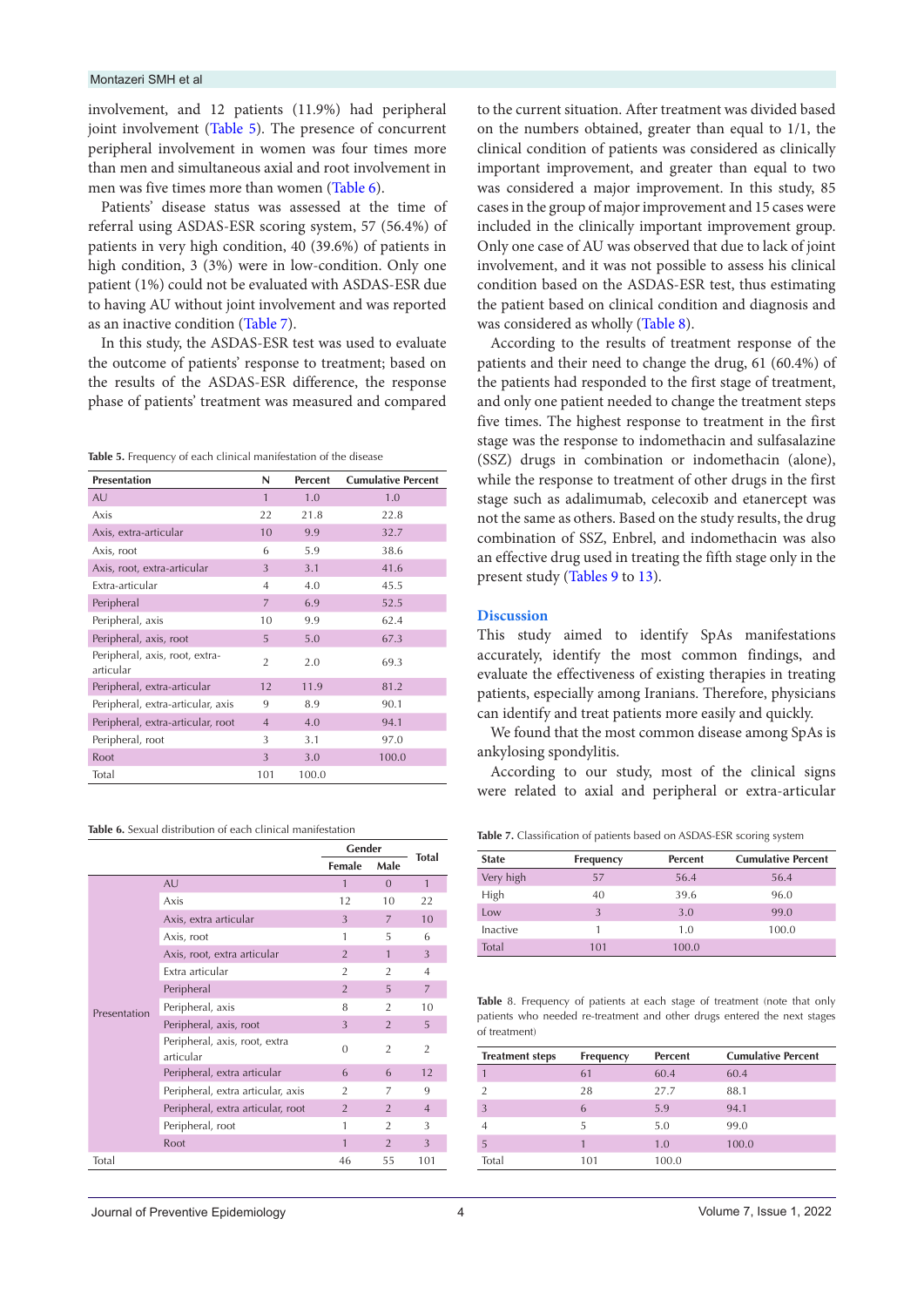<span id="page-4-0"></span>**Table 9.** Treatment response status (complete or partial) of drugs used in the first stage of treatment

| <b>Treatment 1</b>          |                         | Response (No. of patients) |                |  |
|-----------------------------|-------------------------|----------------------------|----------------|--|
|                             | Complete                | <b>Partial</b>             | <b>Total</b>   |  |
| Adalimumab                  | 1                       | $\overline{0}$             | $\mathbf{1}$   |  |
| Celecoxib                   | $\mathbf{1}$            | $\Omega$                   | 1              |  |
| Etanercept                  | $\mathbf{1}$            | $\Omega$                   | $\mathbf{1}$   |  |
| Indomethacin                | 20                      | $\Omega$                   | 20             |  |
| Indomethacin, MTX           | $\mathbf{1}$            | $\Omega$                   | $\mathbf{1}$   |  |
| Indomethacin, SSZ           | 44                      | $\overline{2}$             | 46             |  |
| Indomethacin, SSZ, MTX      | $\overline{4}$          | $\overline{0}$             | $\overline{4}$ |  |
| Indomethacin, SSZ, PDN      | 3                       | $\Omega$                   | 3              |  |
| Meloxicam, SSZ              | $\overline{1}$          | $\overline{0}$             | $\mathbf{1}$   |  |
| MTX, PDN, SSZ               | 3                       | $\Omega$                   | 3              |  |
| MTX, SSZ, PDN               | $\mathbf{1}$            | $\Omega$                   | $\mathbf{1}$   |  |
| MTX, SSZ, Indomethacin, PDN | 3                       | $\Omega$                   | 3              |  |
| MTX, SSZ, Diclofenac        | $\mathbf{1}$            | $\Omega$                   | $\mathbf{1}$   |  |
| Naproxen                    | $\mathbf{1}$            | $\Omega$                   | $\mathbf{1}$   |  |
| Naproxen, SSZ               | $\overline{4}$          | $\Omega$                   | $\overline{4}$ |  |
| Naproxen, SSZ, MTX          | $\mathbf{1}$            | $\Omega$                   | $\mathbf{1}$   |  |
| Naproxen, SSZ               | $\mathbf{1}$            | $\Omega$                   | $\mathbf{1}$   |  |
| PDN, Meloxicam, MTX         | 1                       | $\Omega$                   | 1              |  |
| PDN, MTX                    | $\overline{\mathbf{3}}$ | $\overline{0}$             | 3              |  |
| PDN, MTX, Leflunomide       | $\mathbf{1}$            | $\Omega$                   | $\mathbf{1}$   |  |
| PDN, SSZ                    | $\mathbf{1}$            | $\overline{0}$             | $\mathbf{1}$   |  |
| PDN, SSZ, Naproxen          | 1                       | $\Omega$                   | 1              |  |
| SSZ, MTX                    | $\mathbf{1}$            | $\overline{0}$             | 1              |  |

involvement. Peripheral manifestations of the disease are more common among women, but axial manifestations are more common among men. Likewise, the prevalence of the disease among women and men by age has a similar pattern. In a study done in London (9), female/male ratio was 2:1, which women were twice more than men, and peripheral manifestation of SpAs was more common in men. Another study (10) showed that men experience more peripheral symptoms compared to women. They reported that 63% (2/3) peripheral arthritis in men and 20% in women.

We found that the most common disease among SpAs is ankylosing spondylitis. SpAs prevalence is different in every region; it was from 0.01% (11) in Japan to 2.5% in Northern Arctic natives (12, 13). Saraux et al found a 0.30% prevalence of SpAs in France with almost equal prevalence in men (0.31%) and women (0.29%). They showed, ankylosing spondylitis and psoriatic arthritis were the most common sub-types in this study (14). Collantes et al (15) discovered that the prevalence of SpAs in Spain is 68% in men and 32% in women. Moreover, ankylosing spondylitis was the most common type of SpAs, as same to our study. The prevalence of the disease among women and men by age has a similar pattern.

According to our research, simple and accessible drugs such as indomethacin can still be good choices with a significant impact on the treatment of patients. NSAIDs and non-pharmacological therapy are the first line of SpAs **Table 10.** Treatment response status (complete or partial) of drugs used in the second treatment of the disease

| <b>Treatment 2</b>            | Response (No. of patients) | <b>Total</b>   |                |
|-------------------------------|----------------------------|----------------|----------------|
|                               | Complete                   | Partial        |                |
| Adalimumab                    | 3                          | $\Omega$       | $\overline{3}$ |
| Adalimumab, MTX               | 1                          | $\Omega$       | 1              |
| Celecoxib                     | 1                          | $\overline{0}$ | $\mathbf{1}$   |
| Celecoxib, SSZ                | 1                          | $\Omega$       | 1              |
| Celecoxib, SSZ, PDN, MTX      | 1                          | $\Omega$       | $\mathbf{1}$   |
| Diclofenac, SSZ               | 1                          | $\Omega$       | 1              |
| Etanercept                    | $\overline{2}$             | $\overline{0}$ | $\overline{2}$ |
| Indomethacin, infliximab      | $\overline{2}$             | $\Omega$       | $\overline{2}$ |
| Indomethacin, SSZ, infliximab | $\overline{2}$             | $\Omega$       | $\overline{2}$ |
| Indomethacin, SSZ, adalimumab | 3                          | $\Omega$       | 3              |
| Infliximab                    | $\overline{7}$             | $\overline{0}$ | $\overline{7}$ |
| Meloxicam, SSZ                | 1                          | $\Omega$       | 1              |
| MTX, PDN, SSZ                 | 1                          | $\Omega$       | $\mathbf{1}$   |
| MTX, PDN, SSZ, CSA            | 1                          | $\Omega$       | 1              |
| MTX, SSZ                      | $\mathbf{1}$               | $\Omega$       | $\mathbf{1}$   |
| Naproxen                      | 3                          | $\Omega$       | 3              |
| Naproxen, MTX                 | 1                          | $\Omega$       | $\mathbf{1}$   |
| Naproxen, SSZ                 | 3                          | 1              | 4              |
| Naproxen, SSZ, MTX            | 1                          | $\Omega$       | $\mathbf{1}$   |
| Naproxen, SSZ, PDN            | 1                          | $\Omega$       | 1              |
| SSZ, Etanercept               | 1                          | $\overline{0}$ | $\mathbf{1}$   |
| SSZ, MTX, Naproxen            | 1                          | 0              | 1              |

MTX: Methotrexate, SSZ: Sulfasalazine, PDN: Prednisolone.

MTX: Methotrexate, SSZ: Sulfasalazine, PDN: Prednisolone. **Table 11**. Treatment response status (complete or partial) of drugs used in the third treatment of the disease

| <b>Treatment 3</b>            | Response (No. of patients) |                |                |
|-------------------------------|----------------------------|----------------|----------------|
|                               | Complete                   | <b>Partial</b> | Total          |
| Adalimumab                    | 2                          |                | $\mathfrak{D}$ |
| Celecoxib                     |                            |                |                |
| Etanercept                    | 2                          | $\bigcap$      |                |
| Indomethacin, SSZ, Adalimumab |                            |                |                |
| Infliximab                    | 2                          |                |                |
| Infliximab, MTX, SSZ          |                            |                |                |
| MTX, PDN, Adalimumab          |                            | $\cap$         |                |
| Naproxen, SSZ, MTX, PDN       |                            |                |                |
| SSZ, Meloxicam                |                            | $\Omega$       |                |
| SSZ, MTX, Naproxen            |                            |                |                |

MTX: Methotrexate, SSZ: Sulfasalazine, PDN: Prednisolone.

**Table 12**. Treatment response status (complete or partial) of drugs used in the fourth treatment of the disease

| <b>Treatment 4</b>        | Response (No. of patients) |         | Total |
|---------------------------|----------------------------|---------|-------|
|                           | Complete                   | Partial |       |
| Adalimumab                |                            |         |       |
| Infliximab                |                            | C       |       |
| MTX, Diclofenac, SSZ, PDN |                            |         |       |
| Naproxen, SSZ, Adalimumab |                            | 0       |       |
| PDN, SSZ                  |                            |         |       |

MTX: Methotrexate, SSZ: Sulfasalazine, PDN: Prednisolone.

<span id="page-4-1"></span>**Table 13**. Status of response to treatment (complete or partial) of drugs used in the patient who needed the fifth course of treatment

| <b>Treatment 4</b>        |          | Response (No. of patients) |              |
|---------------------------|----------|----------------------------|--------------|
|                           | Complete | Partial                    | <b>Total</b> |
| Enbrel, SSZ, Indomethacin |          |                            |              |
| SSZ: Sulfasalazine.       |          |                            |              |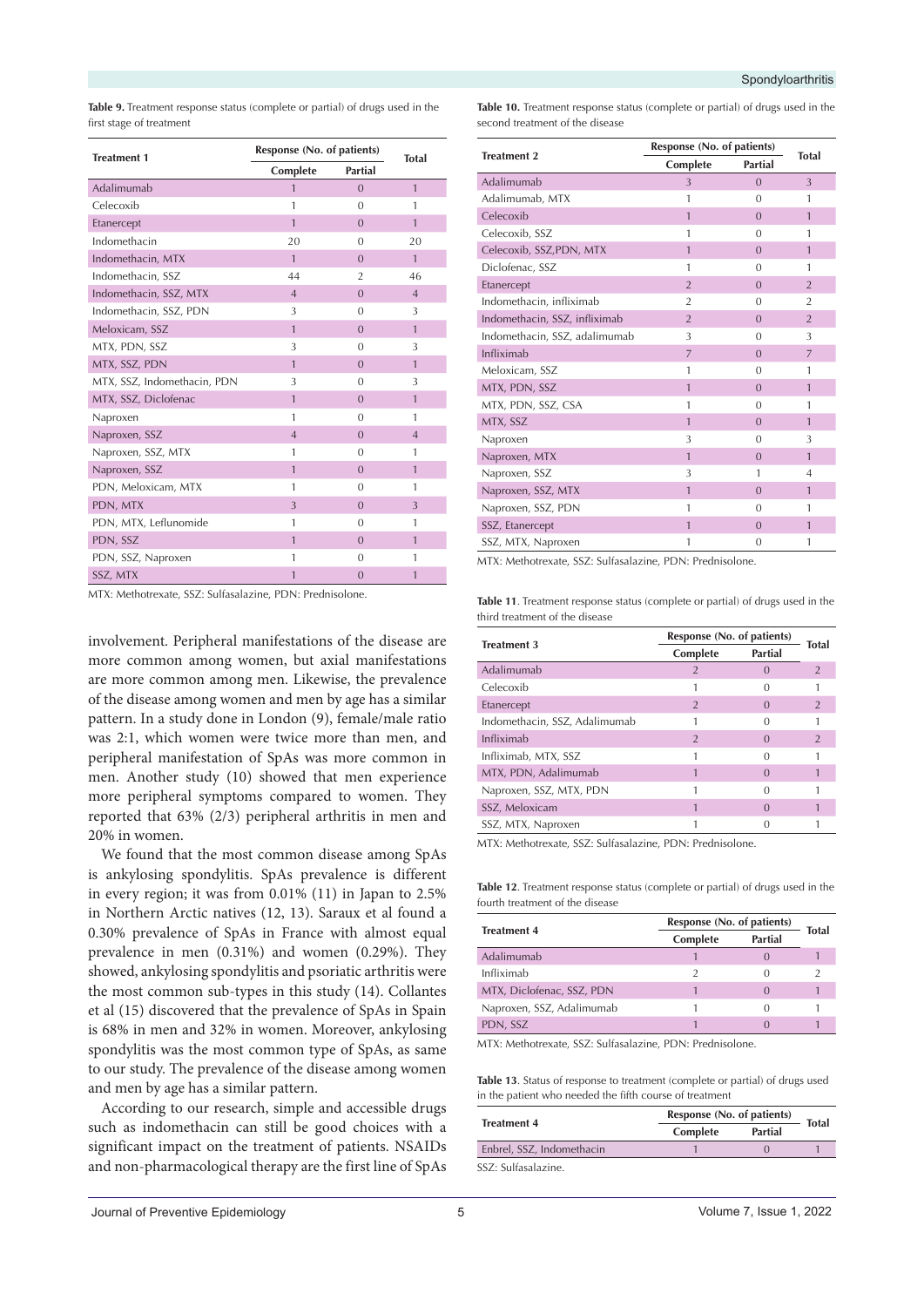#### Montazeri SMH et al

therapy (16, 17). A study showed that all NSAIDs have similar efficacy for controlling axial SpAs, and they are not associated with more adverse effects than placebos (18).

Wang et al (19) reviewed 26 trials of 20 NSAIDs to compare their efficacy in ankylosing spondylitis. All 20 NSAIDs were more effective than placebos for reducing pain, and 15 of them were significantly better than placebo, and they did not have a significant difference in decreasing morning stiffness and side effects. Overall, they revealed that etoricoxib and oxaprozin were better than other NSAIDs in controlling pain and were safer than naproxen.

Poddubnyy et al(20) followed SpA patients for two years on NSAIDs intake. They found that high-dose NSAIDs were associated with lessen radiographic spinal progression in AS patients. They discovered that diclofenac, ibuprofen, indomethacin, and piroxicam were most frequently NSAIDs used in SpAs. There is not enough studies that examined the efficacy of Indomethacin on SpAs patients.

Van der Horst-Bruinsma et al (21) suggested that SSZ with typical therapy of axial spondyloarthropathies (NASID+ physical exercise) could be a proper regime for peripheral SpAs. In contrast, Braun et al, (22) discovered SSZ was effective for patients wit h IBD and patients without peripheral arthritis. Moreover, Braun et al discovered that SSZ does not have a remarkable improvement in the clinical course of undifferentiated SpAs.

Sieper et al (23) identified that combination therapy with infliximab+naproxen is more efficient than Naproxen alone. They figured outpatients with early active axial SpA who had infliximab + naproxen had more significant clinical remission than patients who used naproxen alone. In our study, patients how used SSZ+ indomethacin had better disease control. The strengths of our study were to identify the most common manifestations of SpA by comparing gender, radiologically and clinically among Iranians and evaluating the effect of common treatments. Our study's limitations are as follows: a retrospective study, lack of attention and study of the impact of factors such as patients' occupation and profession, underlying diseases such as diabetes and autoimmune diseases, smoking, family history, nutritional status and limited statistical population of patients.

Further longitudinal studies with more detailed laboratory and clinical examinations among a larger number of patients, especially of different races, can be helpful in generalization the results of our study.

#### **Conclusion**

According to the present study results, the largest group of patients with SpA were young, and the most common radiological finding was related to sacroiliitis, although the most common manifestations of the disease were extraarticular. Peripheral manifestations are more common among women than men and axial types among men. After referral and receiving the first stage of treatment,

which was often a combination of indomethacin and SSZ or indomethacin alone, they had the highest response to treatment, and their clinical status has significantly improved compared to the time of referral.

#### **Limitations of the study**

This study is retrospective. Lack of comparison groups to more accurately assess the effectiveness of different types of drugs, limited statistical population of patients, nonconsideration of racial differences. We hope that these limitations will be addressed through future longitudinal studies.

#### **Authors' contribution**

MM and FR conceptualized and planned the research. FR extracted all patient's data. MV, FR, SM contributed to the analysis of the results. SM and MV contributed to the interpretation of the results. SM and SA took the lead in writing the manuscript. SM wrote the abstract. MM and SA edited the manuscript. MM supervised all steps of the study.

#### **Conflicts of interest**

Authors declare they have no conflict of interest.

#### **Ethical issues**

The research followed the tenets of the declaration of Helsinki. The ethics committee of Qom University of Medical Sciences approved this study (ethical code # IR.MUQ.REC.1399.119). Accordingly, written informed consent was taken from all participants before any intervention. This study was extracted from M.D., thesis of Fatemeh Radmard at this university. Besides, ethical issues (including plagiarism, data fabrication, double publication) have been completely observed by the authors.

#### **Funding/Support**

No funding or sponsorship was received for this study or publication of this article.

#### **References**

- 1. Giovannini L, Orlandi M, Lodato C, Cioffi E, Tenti S, Bardelli M, et al. One year in review 2015: spondyloarthritis. Clin Exp Rheumatol. 2015;33:769-78.
- 2. Stolwijk C, van Onna M, Boonen A, van Tubergen A. Global prevalence of spondyloarthritis: a systematic review and meta-regression analysis. Arthritis Care Res (Hoboken). 2016;68:1320-31. doi: 10.1002/acr.22831.
- 3. Khan MA. Race-related differences in HLA association with ankylosing spondylitis and Reiter's disease in American blacks and whites. J Natl Med Assoc. 1978;70:41-2.
- 4. van Tubergen A. The changing clinical picture and epidemiology of spondyloarthritis. Nat Rev Rheumatol. 2015;11:110-8. doi: 10.1038/nrrheum.2014.181. doi:10.1038/nrrheum.2014.181.
- 5. Garshasbi M, Mahmoudi M, Razmara E, et al. Identification of RELN variant p.(Ser2486Gly) in an Iranian family with ankylosing spondylitis; the first association of RELN and AS. Eur J Hum Genet. 2020;28:754-762. doi: 10.1038/s41431- 020-0573-4.
- 6. Ward MM, Deodhar A, Akl EA, Lui A, Ermann J, Gensler LS, et al. American College of Rheumatology/Spondylitis Association of America/Spondyloarthritis Research and Treatment Network 2015 Recommendations for the Treatment of Ankylosing Spondylitis and Nonradiographic Axial Spondyloarthritis. Arthritis Rheumatol. 2016;68:282-98. doi: 10.1002/art.39298.
- 7. Lukas C, Landewé R, Sieper J, Dougados M, Davis J, Braun J, et al. Assessment of SpondyloArthritis international Society.